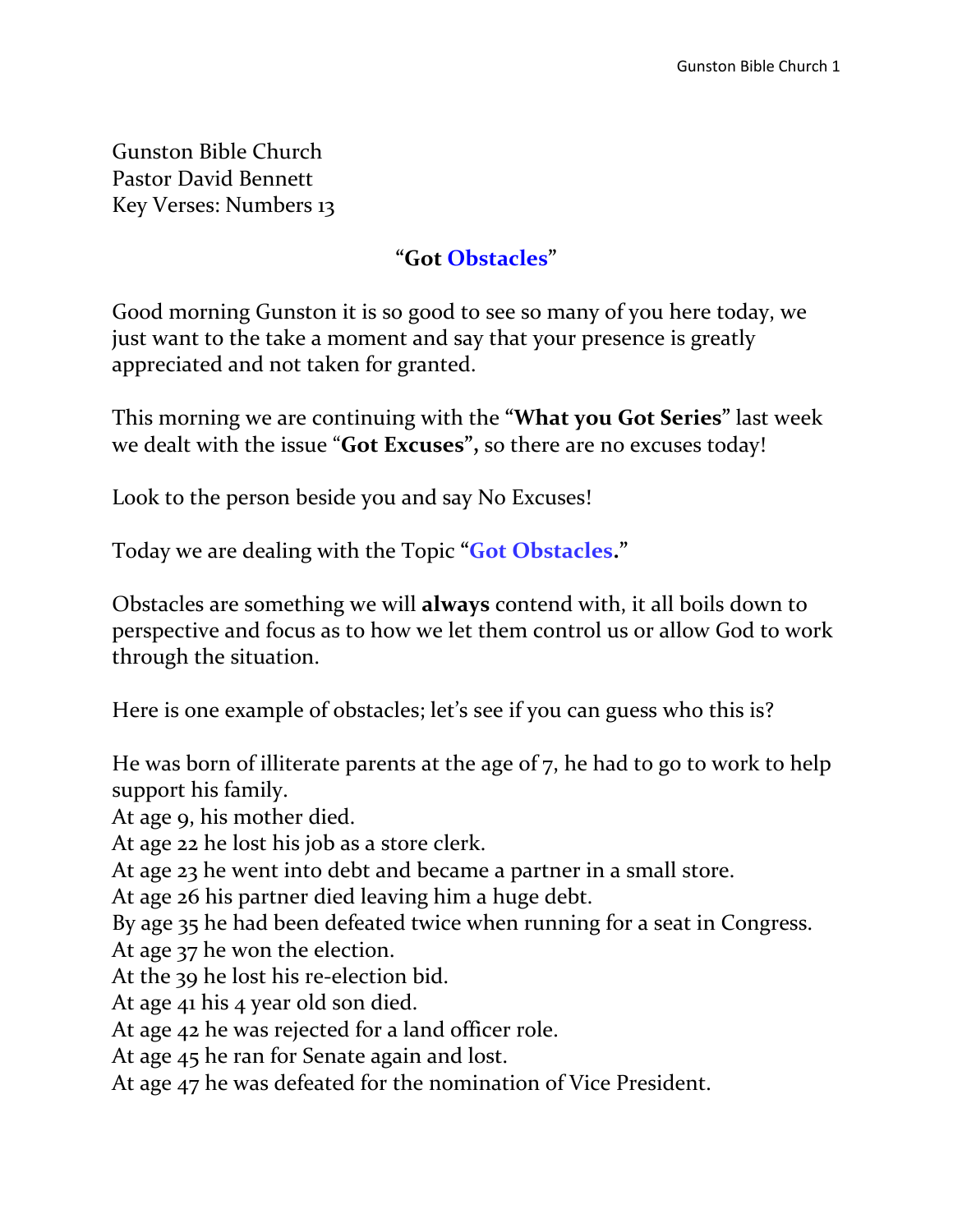At age 49 he ran for Senate again and lost again. At age 51 he was elected President of the United States.

During his second term of office he was assassinated, however his name lives on among the greatest in U.S. History. His name was (Abraham Lincoln)

This morning we are going to look back into the Old Testament to the book of Numbers, where we find the people of God have been freed from the **bondage of slavery** and led them out of the land of **Egypt** with many signs and wonders.

Just to mention a few he **parted the red sea** and allowed the fleeing Israelites to escape the Pharos army, and then closed the sea on the advancing army. He led them with a pillar of **fire at** night and a **cloud** of dust **in the day**; he fed them daily with **Manna** from heaven, and brought **water** from rocks to sustain them.

These people not only knew of God they could see and feel his presence among them daily.

And yet with all this proof that their God was present there were **Obstacles** in their way.

One of the tools that Satan has much victory with is the tool of **Obstacles**.

Webster Dictionary defines obstacles as to stand in the way of or to stand in front of, to impede progress.

#### **How many Obstacles have you faced this past week?**

Those things that **impeded** your progress with the Lord, Those things that **steals** our blessings, as we shift our focus on the **Obstacle** rather than the **outcome**, and allowing it to become an **Opportunity**.

We let **obstacles** block our view of God.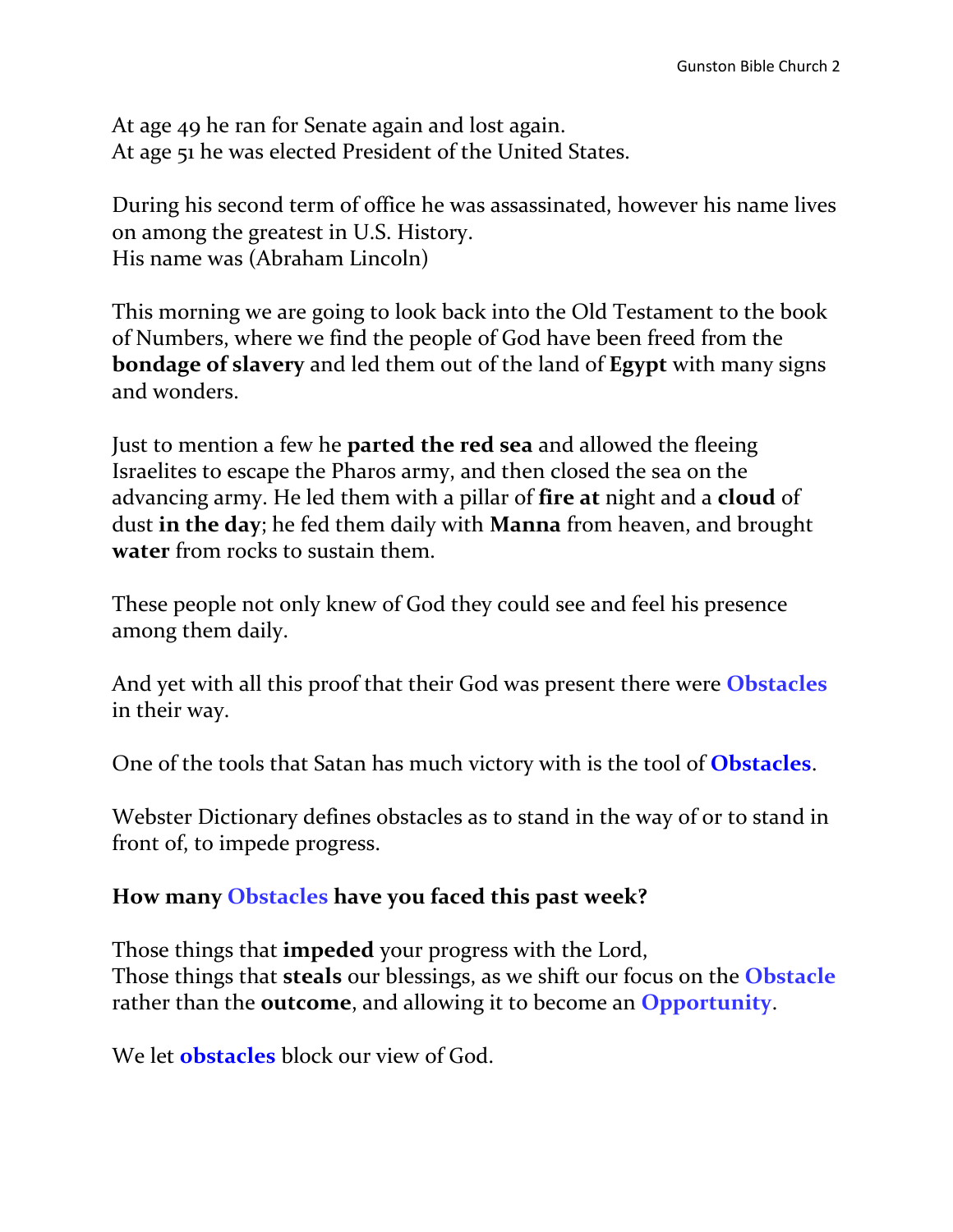Charles Stanley said, "In reality, if God has called us to do something, the only hindrance is **between our temples**."

God has already planned a way **around or through** the obstacle that is in the way of doing his will.

When we give in to fear and refuse to move forward we miss out on the **great reward** found in God's will.

The first point we will discuss this morning is…

## **1. Obstacles are allowed to increase our Focus on God's Promises**

Let us first look back and see what God told Abraham about the promise land.

**Gen. 12:1-3, 7-** God told this to Abraham

*<sup>1</sup> Now the LORD said to Abram, "Go forth from your country, And from your relatives And from your father's house, To the land which I will show you; <sup>2</sup> And I will make you a great nation, And I will bless you, And make your name great; And so you shall be a blessing; <sup>3</sup> And I will bless those who bless you, And the one who curses you I will curse. And in you all the families of the earth will be blessed." <sup>7</sup> The LORD appeared to Abram and said, "To your descendants I will give this land."* 

Now we fast forward to present time, and Moses sends in 12 spies into the land to scout it out prior to occupying the land.

Spies are chosen and commissioned.

**Numbers 13:1-3,**  *1 "Then the LORD spoke to Moses saying, <sup>2</sup> "Send out for yourself men so that they may spy out the land*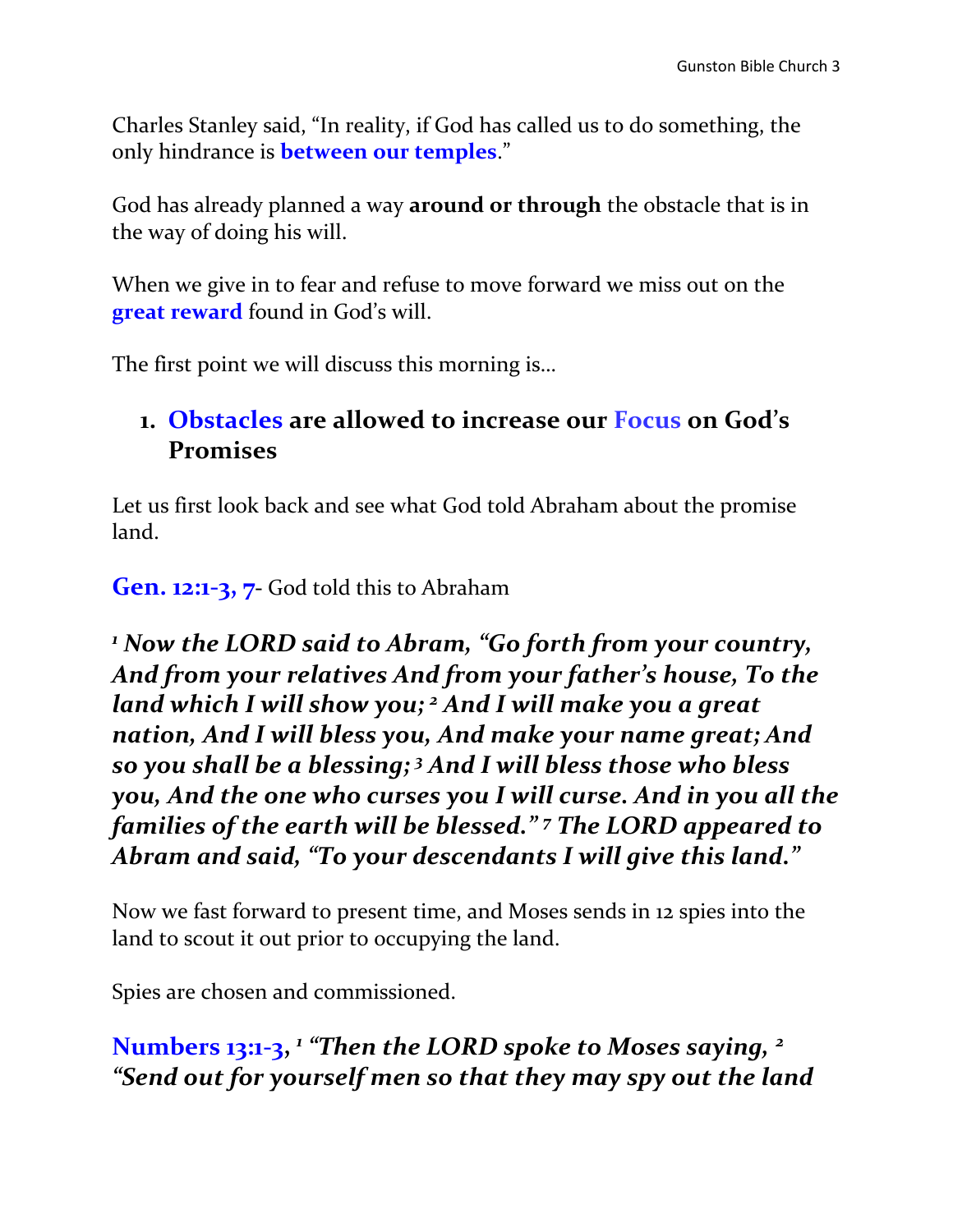*of Canaan, which I am going to give to the sons of Israel; you shall send a man from each of their fathers' tribes, everyone a leader among them." <sup>3</sup> So Moses sent them from the wilderness of Paran at the command of the LORD, all of them men who were heads of the sons of Israel."*

- $\checkmark$  Send men to spy out the land of Canaan: These men were on a **reconnaissance** mission; to observe the land of Canaan and bring back a report to the nation.
- $\checkmark$  From each tribe of their fathers you shall send a man, a leader from among you.

Look at the report the spies gave upon returning;

**Numbers 13: 25-29, 25** *"When they returned from spying out the land, at the end of forty days, <sup>26</sup> they proceeded to come to Moses and Aaron and to all the congregation of the sons of Israel in the wilderness of Paran, at Kadesh; and they brought back word to them and to all the congregation and showed them the fruit of the land. <sup>27</sup> Thus they told him, and said, "We went in to the land where you sent us; and it certainly does flow with milk and honey, and this is its fruit. <sup>28</sup> Nevertheless, the people who live in the land are strong, and the cities are fortified and very large; and moreover, we saw the descendants of Anak there. <sup>29</sup> Amalek is living in the land of the Negev and the Hittites and the Jebusites and the Amorites are living in the hill country, and the Canaanites are living by the sea and by the side of the Jordan."*

- *We went to the land where you sent us- They seemed to sense they were more on a mission from Israel than on a mission from God; we might already sense the report will be given according to a human perspective, not according to God's perspective.*
- *It truly flows with milk and honey - what God had promised about the land was indeed true.*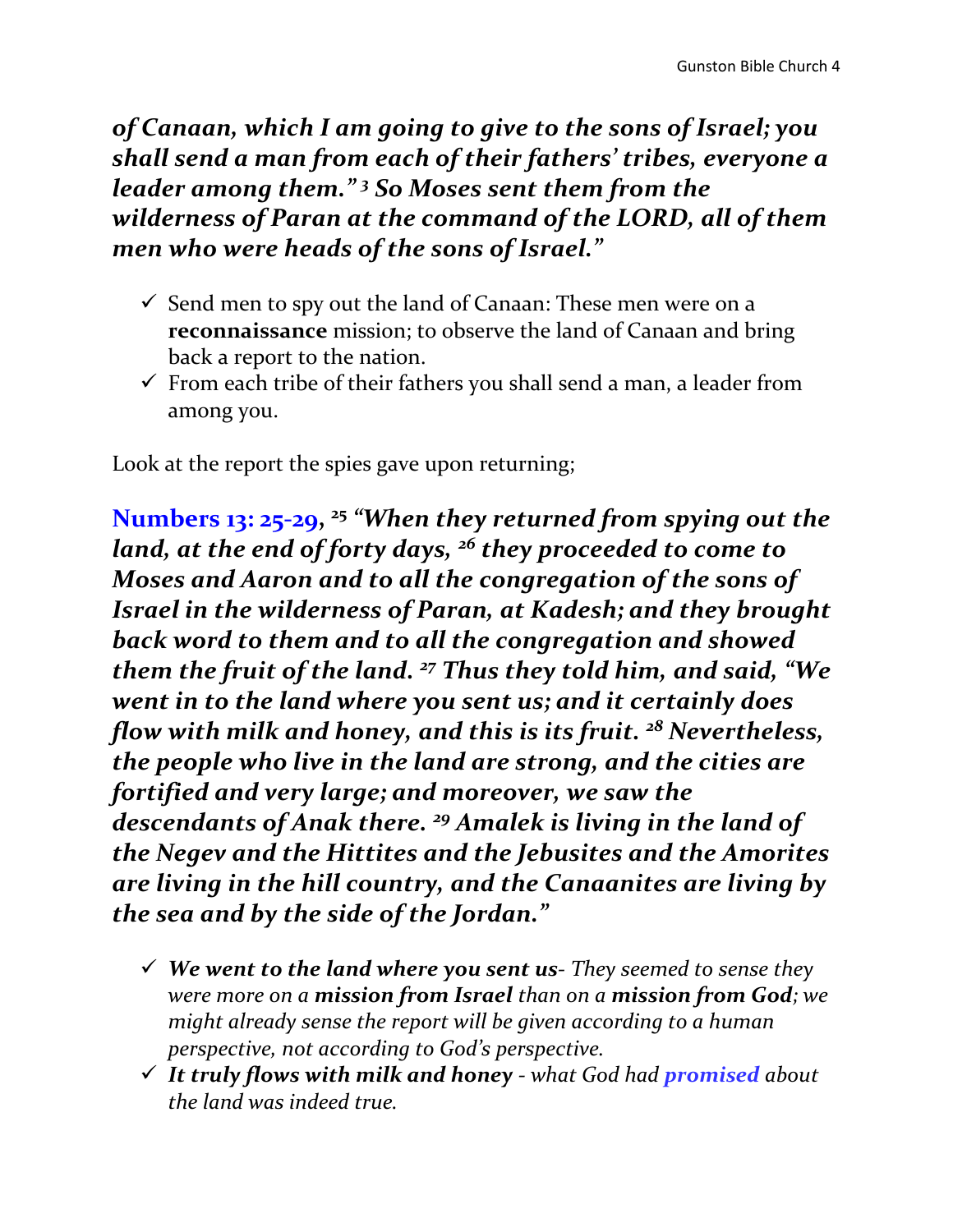The first point we will discuss this morning was that **Obstacles** are allowed to increase our Focus on God's Promises

Now the second point is…

#### *2. Human Focus leads to Defeat.*

### *Proverbs 3:5 (ESV), "Trust in the Lord with all your heart, and do not lean on your own understanding."*

*Bette Nesmith had a good secretarial job in a Dallas bank when she ran across a problem that interested her. Wasn't there a better way to correct the errors she made on her electric typewriter?* 

*Bette had some art experience and she knew that artists who worked in oils just painted over their errors. Maybe that would work for her too. So she concocted a fluid to paint over her typing errors.* 

*Before long, all the secretaries in her building were using what she called "Mistake-Out." She attempted to sell the product idea to marketing agencies and various companies, including IBM. They all turned her down. She didn't listen to any of them or believe the Obstacle they placed in her way, but kept believing that she would make it.* 

*Secretaries continued using her product, so Bette Nesmith's kitchen became her first manufacturing facility that she started on her own. No Obstacles*

*When Bette Nesmith sold the enterprise, the tiny white bottles were earning \$3.5 million annually on sales of over \$ 38 million. The buyer was Gillette Company and the sale price was \$ 47.5 Million dollars.* 

# **1 John 2:15-17 (ESV), Do Not Love the World**

*<sup>15</sup> "Do not love the world or the things in the world. If anyone loves the world, the love of the Father is not in him. <sup>16</sup> For all*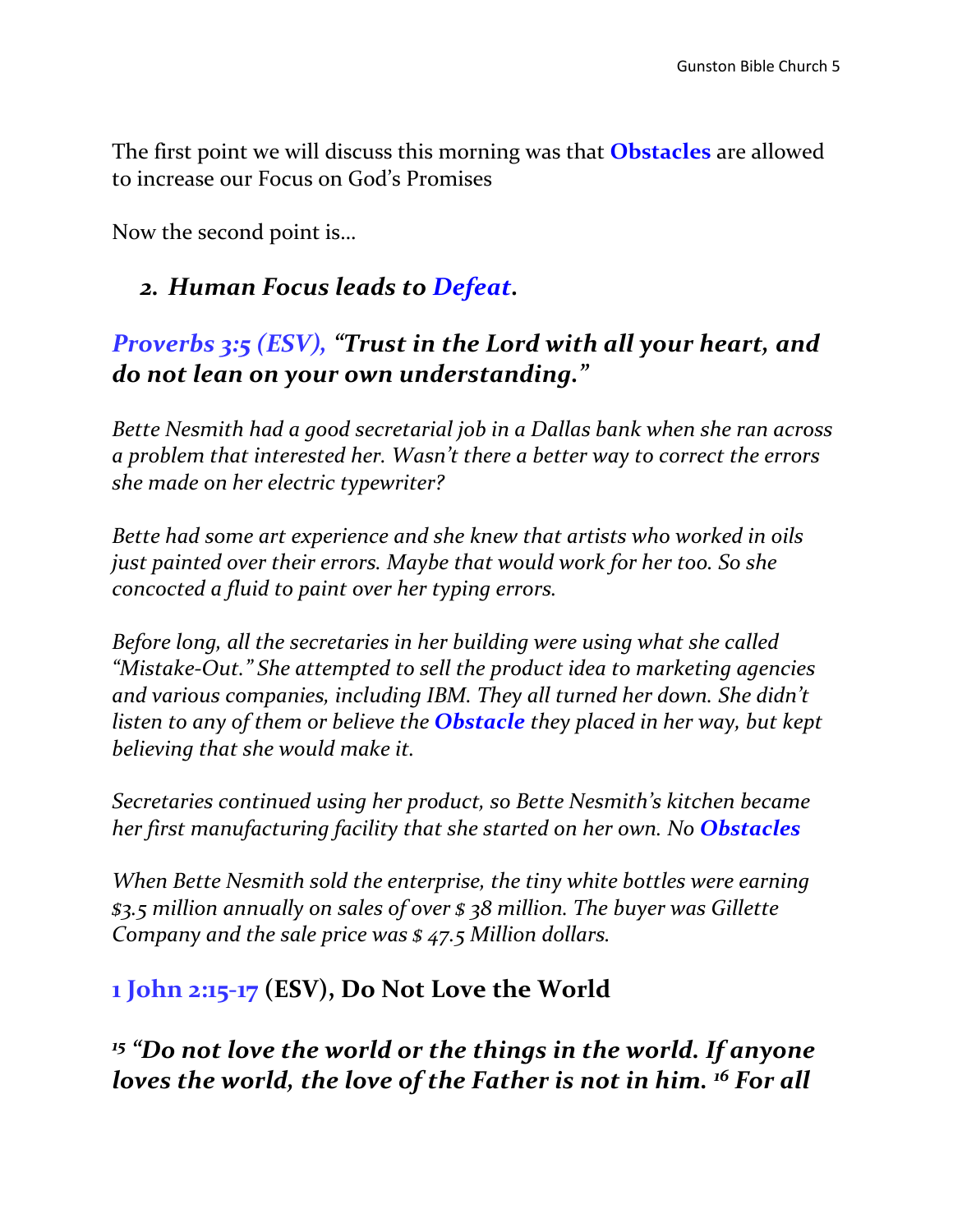*that is in the world, the desires of the flesh and the desires of the eyes and pride of life is not from the Father but is from the world. <sup>17</sup> And the world is passing away along with its desires, but whoever does the will of God abides forever."*

Another way of looking at it is to ask, what the 2 spies were focusing on…

The first point we will discuss this morning was That Obstacles are allowed to increase our Focus on God's Promises The second point was that Human Focus leads to Defeat.

And now the third point is…

# **3. God Focus leads to Victory!**

Liu Chi Kung, who placed second to Van Cliburn in the 1948 Tchaikovsky competition, was imprisoned a year later during the Cultural Revolution in China. During the entire seven years he was held, he was denied the use of the piano. Soon after his release, however, he was back on tour.

Critics wrote in astonishment that his musicianship was better than ever. How did you do this a critic asked, as you had no chance to practice for the last seven years?

I did practice, Liu replied, every day, I rehearsed every piece I have ever played, note by note, in my mind.

- $\checkmark$  **Strength of the Enemy.** How many times when called upon to do a task by God and our first thought is on how hard this is or how we will not be able to do it, instead of God.
- **Condition of the Cities.** "The cities are walled and are great (mighty).
- $\checkmark$  **Size of the Enemy-** the opposition's size is always a killer.
- $\checkmark$  **Numbers of the Enemy-** the whole country was filled with Israel's enemy

**What** should they have been focusing on?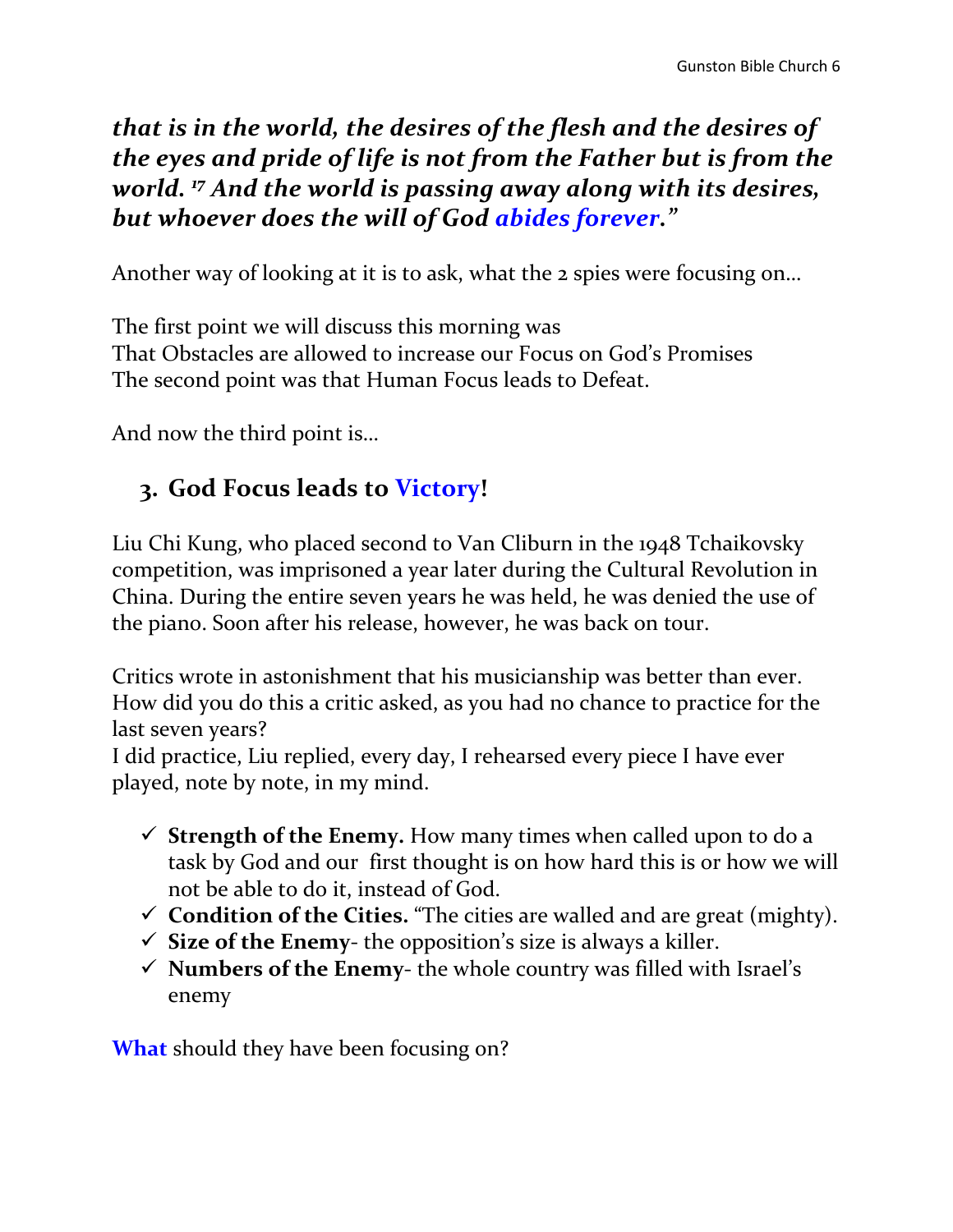The miracles the Lord had already done. 1 Sam. 17:34-37. So much of the times we don't get victory because we lose our steady focus.

They should have been focused on **God's power** and **resources**.

- $\checkmark$  Ex. 12:30-31- How the Lord had changed Pharaoh's heart
- $\checkmark$  Ex. 12:35-36- How the Lord had materially blessed them
- $\checkmark$  Ex. 13:17-21- How the Lord had led them.

In spite of the Obstacle in his way or fear Caleb faithfully objected.

# **Numbers 13:30 ESV, "***But Caleb quieted the people before Moses and said, "Let us go up at once and occupy it, for we are well able to overcome it***."**

- **Caleb - blessed forever**! commanded the people to immediately (at once) trust and obey God and to take the land, because God had made them able.
- **Let us go up at once and take possession**: It took great courage for this man to stand against the tide of unbelief, of doubt.
- $\checkmark$  **Joshua and Caleb said** to tell them the people in the land are the ones that should be afraid, not us!

The other spies respond to Caleb. **Numbers 13: 31-33**

**31** *"But the men who had gone up with him said, "We are not able to go up against the people, for they are too strong for us." <sup>32</sup> So they gave out to the sons of Israel a bad report of the land which they had spied out, saying, "The land through which we have gone, in spying it out, is a land that devours its inhabitants; and all the people whom we saw in it are men of great size. <sup>33</sup>There also we saw the Nephilim and we became like grasshoppers in our own sight, and so we were in their sight."*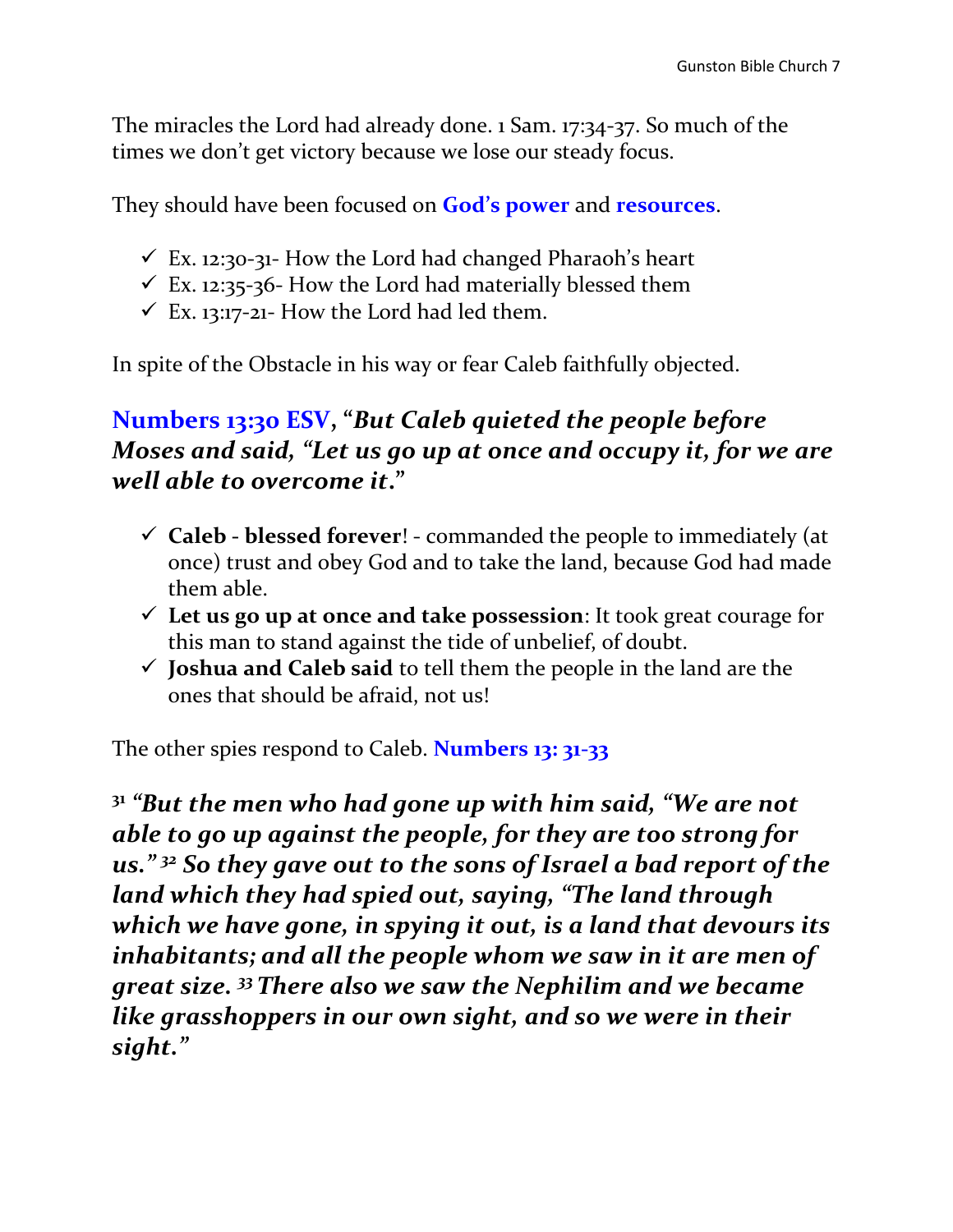It is amazing how a group of people can look at the same thing and come away with completely different outlook on what they saw. They saw the same things on their reconnaissance

- The same **Grapes**,
- The same **Men**,
- The same **Land**,
- The same **Cities**
- The same **Opportunities**

One can come away singing in faith, and the other is filled with a sense of certain doom.

Both groups of spies saw the same things but drew different conclusions. As stated they both saw what God said was true about the land, (it was Awesome)

- $\checkmark$  The Ten measured it by the difficulties against them.
- **The two measured it** as difficulties against God, they put the Obstacles into proper perspective, **(Conquerable with God)**

Here is the million dollar question will you live by Faith or by Calculation? The Lord knew the Israelites would need another lesson in faith. Sometimes the Lord has to lead us on detours for his glory.

Worry does not empty tomorrow of its sorrow; it empties today of its strength. – Corrie Boom

The First point we will discuss this morning was That Obstacles are allowed to increase our Focus on God's Promises The Second point was that Human Focus leads to Defeat. The Third point was God Focus leads to Victory!

The fourth point is….

# **4. Why are Obstacles so Effective?**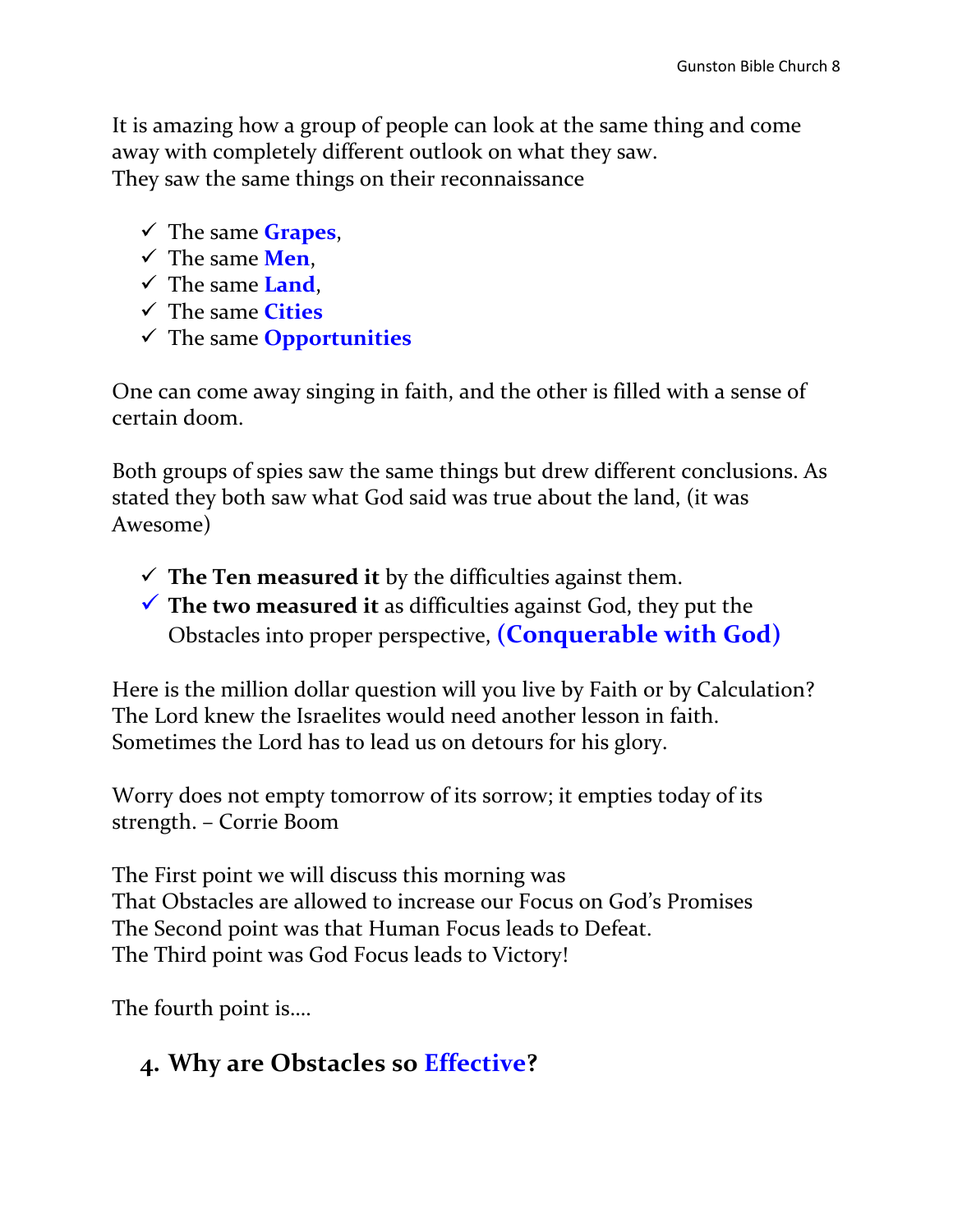# **Romans 16:17, "***I urge you, brothers and sisters, to watch out for those who cause divisions and put obstacles in your way that are contrary to the teaching you have learned. Keep away from them."*

Why are obstacles so effective? One reason is **FEAR**!

The Biblical Definition of Fear:

The Bible mentions two specific types of fear. The first type is **beneficial** and is to be encouraged. The second type is a **detriment** and is to be overcome.

The first type of fear is fear of the Lord. This type of fear does not necessarily mean to be afraid of something.

However, it is also a proper respect for His wrath and anger. In other words, the fear of the Lord is a total acknowledgement of all that God is, which comes through knowing Him and His attributes.

# **Isaiah 41:10,** *"Fear not, for I am with you; be not dismayed, for I am your God; I will strengthen you, I will help you, I will uphold you with my righteous right hand."*

Courage is not the absence of fear, but rather the judgment that something else is more important than fear. – Ambrose Redmond

- $\checkmark$  Your talent is God's gift to you, what you do with it is your gift back to God. –Leo Buscaglia
- $\checkmark$  To succeed you must first improve, to improve you must first practice, to practice you must first learn, and to learn you must first fail.- Wesley Woo
- $\checkmark$  The man who follows a crowd will never be followed by a crowd.-R.S. Donnell

The Right Kind of Fear

Fear of the Lord is the **beginning of knowledge** (Proverbs 1:7)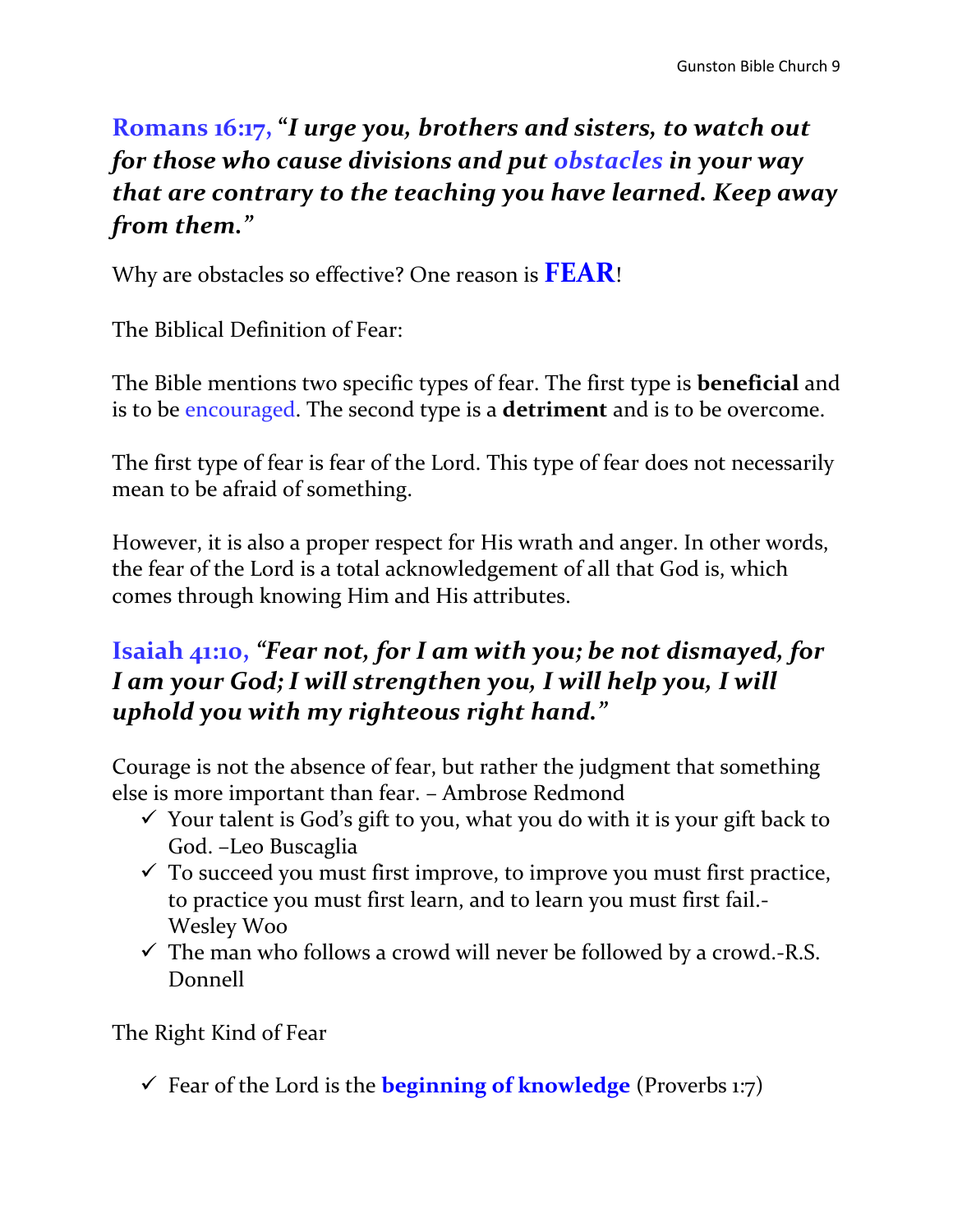- Fear of the Lord will cause one to **hate evil** (Proverbs 8:13)
- Fear of the Lord will **prolong life** (Proverbs 10:27)
- Fear of the Lord leads to **satisfying life** (Proverbs 19:23)

The remarkable thing about fearing God is that when you get God, you fear **nothing else**, whereas if you do not fear God, you should fear everything else.

# **1 John 4:4 (ESV), "***Little children, you are from God and have overcome them, for he who is in you is greater than he who is in the world."*

The Wrong Kind of Fear, Top 12 fears (phobias) of people today;

Speaking before a group (40%) Insects and Bugs (20%) Deep Water  $(20\%)$ Death  $(20\%)$ Loneliness (15%) Driving or even riding in a Car (10% Heights  $(30\%)$ Financial problems (20%) Disease (20%) Flying  $(20\%)$ Dogs  $(10\%)$ Darkness (10%)

Fear = **False Education Appearing Real.** Fear makes the wolf bigger than he is; Fear makes man believe the worst. (Unknown) Fear is the sand in the machinery of life. (E Stanley Jones)

Here is a poll of teenagers and what they fear;

Failing in School (44%) Loneliness (33%) Not Having a Boyfriend/Girlfriend (30%) Rejection (38%)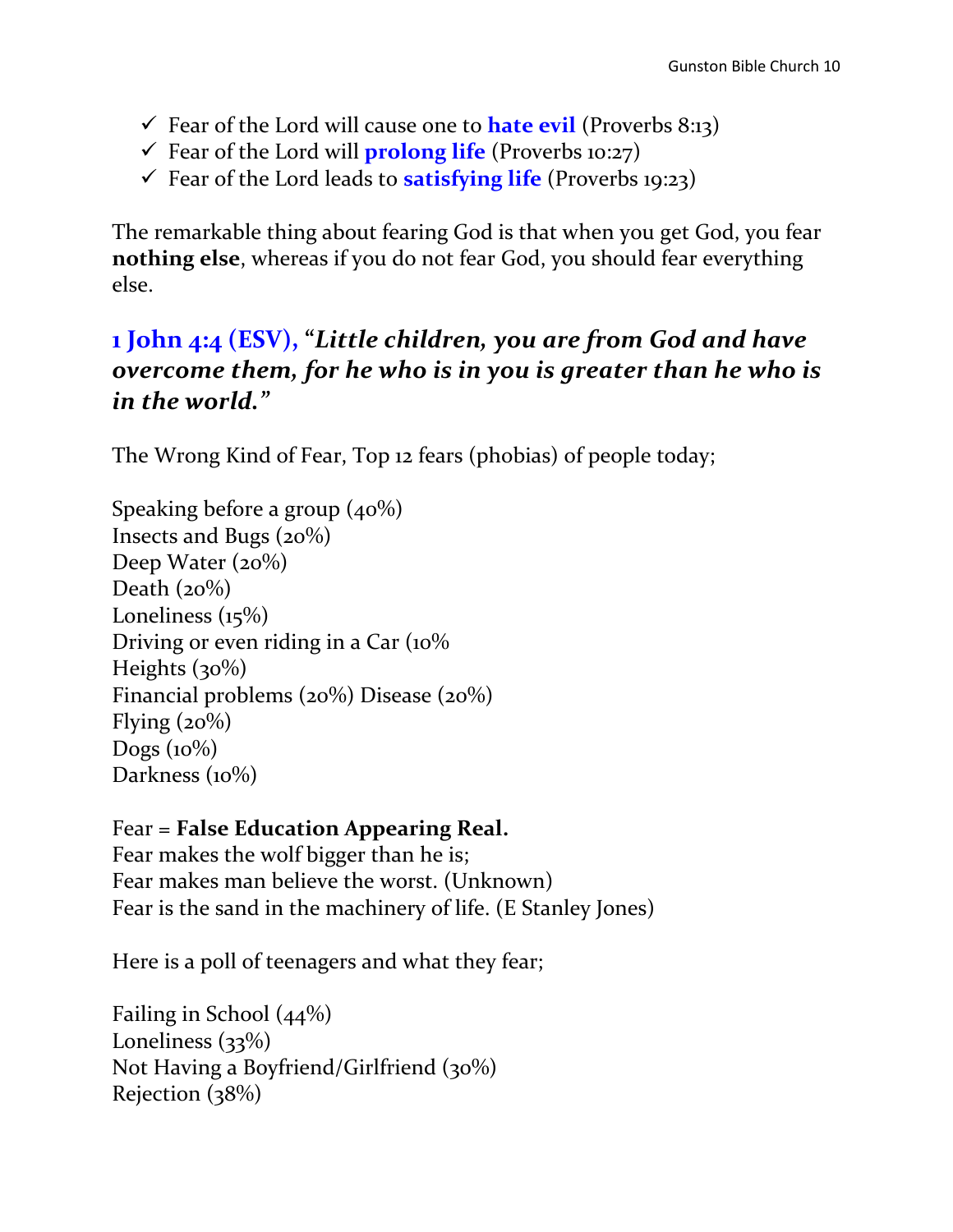Such fears have often led young people to…

- $\checkmark$  Lie
- $\checkmark$  Cheat
- $\checkmark$  Steal
- $\checkmark$  Get in the wrong Crowd
- $\checkmark$  Give in to peer pressure etc.

Similar fears have caused adults to do the same and more… Saints we need to understand where there is Faith, fear cannot abide. **Feed your Faith and your Fears will starve to death.** 

Fear and Faith cannot keep house together, when one enters, the other departs!

Here is a poem by Harry Emerson Fosdick;

Fear Imprisons, Faith Liberates. Fear Paralyzes, Faith Empowers. Fear Disheartens, Faith Encourages. Fear makes Useless, Faith makes Serviceable.

Most of All…

Fear puts Hopelessness at the Heart of Life, while Faith Rejoices in its God!

The First point we will discussed this morning was… That Obstacles are allowed to increase our Focus on God's Promises The Second point was that Human Focus leads to Defeat. The Third point was God Focus leads to Victory! The fourth point was why are Obstacles so Effective? And the final point is…

# **5. Results of Disobedience**